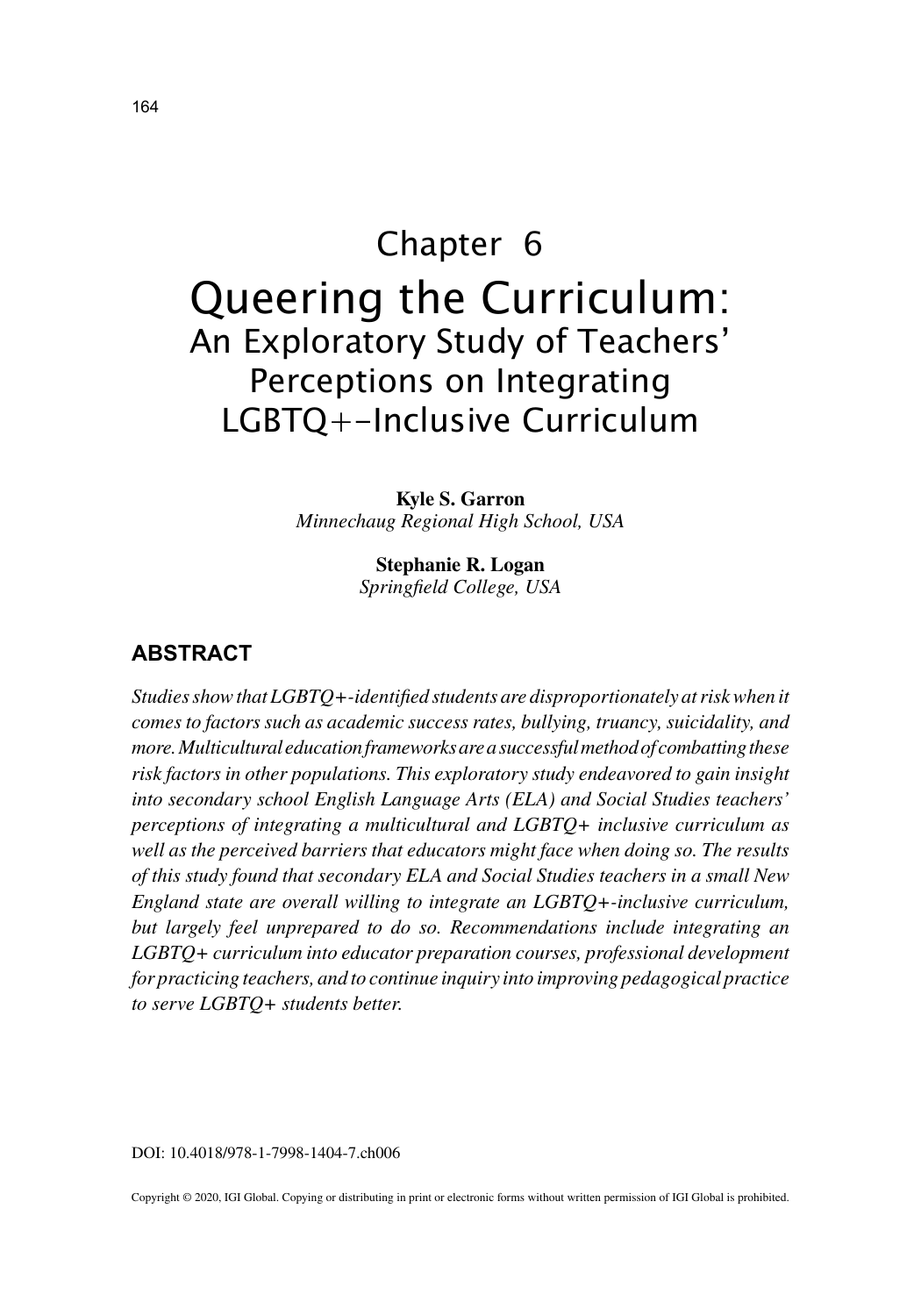#### **INTRODUCTION**

The United States has experienced widespread changes in who it educates and how it has responded to the calls from those initially barred from formal schooling experiences to reform schools and other educational institutions so that curricula reflected their experiences, histories, cultures, and perspectives (Banks, 2013a, 2013b). Specifically following the Civil Rights Era, great effort was made to include the lived experiences of racially and ethnically diverse students, as well as other marginalized student populations into school curricula (Banks, 2013a, 2013b). In particular, research in the field of multicultural education both confirms and asserts that students must find the curriculum they are studying relevant to their lived experiences and identities in order to be fully engaged in the classroom (Ladson-Billings, 2014, 2011, 2000, & 1995). While the impact of multicultural curricula is clear, we still have a long way to go in its implementation and providing all students with academic experiences that are relevant to their lived experiences (Banks, 2013a, 2013b, 2006). In particular, lesbian, gay, bisexual, transgender, queer, and other gender and sexually marginalized (LGBTQ+) students experience a lack of representation or harmful misrepresentation within their classrooms (Burdge, Snapp, Laub, Russel & Moody, 2013; Epstein, O'Flynn, & Telford, 2003; Kosciw, Greytak, Bartkiewicz, Boeson, & Palmer, 2012; McGarry, 2013; Preston, 2016, 2013a, 2013b; Snapp, McGuire, Sinclair, Gabrion, & Russell, 2015b; Thoreson, 2016; White, Moeller, Ivcevic, Brackett, & Stern, 2017). As a result, in school settings LGBTQ+ students are disproportionately affected by bullying, depression, and suicidality rates compared to their cisgender and heterosexual classmates (Burke & Greenfield, 2016; Robinson & Espelage, 2012; White et al., 2017).

Although research in multicultural education has traditionally been geared towards improving the experiences of students based on race and ethnicity, multicultural pedagogy could also support the case for LGBTQ+ inclusion, especially in English Language Arts (ELA) classrooms (Blackburn & Buckley, 2005; Clark & Blackburn, 2009; Logan, Lasswell, Hood, & Watson, 2014; Logan, Watson, Hood, &Lasswell, 2016). Despite multicultural education's positive impacts, many teachers are resistant to multicultural education (Dunn, Dotson, Ford, & Roberts, 2014; Thein, 2013). If educators wish to provide safe and welcoming environments conducive to future success for all students, immediate action must occur to address the multivariate issues facing LGBTQ+ students and the implementation of culturally relevant curriculum that is accurate, inclusive, respectful, and validates their identities and empowers their voices (Burdge et. al., 2013; Burke & Greenfield, 2016; Crocco, 2001; GLSEN, 2011; Jennings, 2015; Kosciw et al., 2013; Robinson & Espelage, 2012; Snapp, Burdge, Licona, Moody, & Russell, 2015a; Snapp et al., 2015b; Thornton, 2002; White et al., 2017; Zack, Manheim & Alfano, 2010).